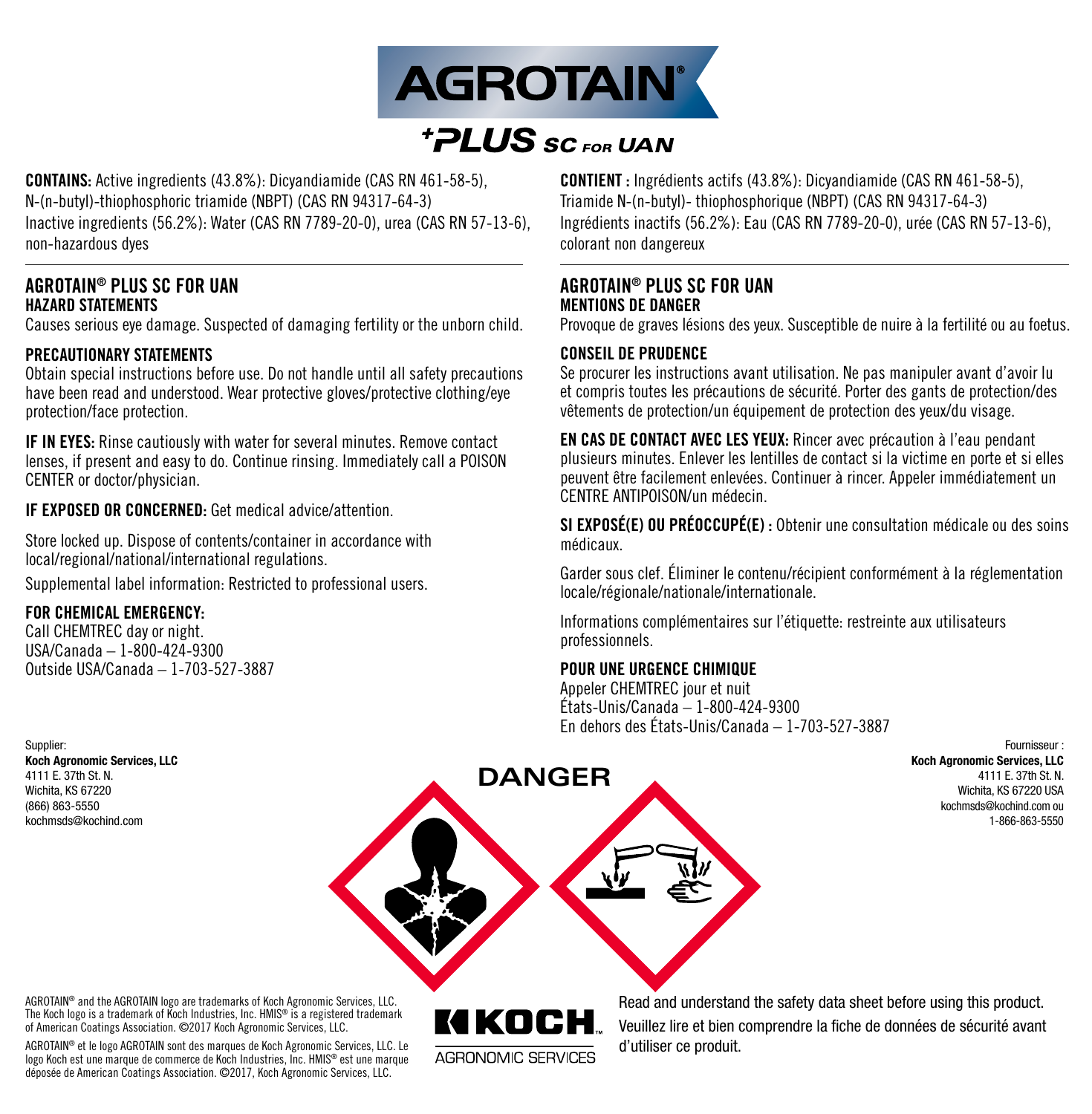WARNING: READ THE ENTIRE LABEL BEFORE USING OR OPENING THIS PRODUCT. INCLUDING ALL PRECAUTIONS, DIRECTIONS FOR USE, STORAGE AND HANDLING, TERMS AND CONDITIONS OF USE, WARRANTY LIMITATIONS AND LIMITATIONS OF LIABILITY AND REMEDIES.

AGROTAIN<sup>®</sup> PLUS SC for UAN nitrogen stabilizer is a liquid suspension additive for urea ammonium nitrate (UAN) solution, liquid manure and dry poultry litter. It contains both a urease inhibitor and nitrification inhibitor suspended in a urea solution. Together these components reduce nitrogen loss from leaching, denitrification and volatilization to allow more complete nitrogen utilization by the crop.

# FIRST AID MEASURES

**IF IN EYES:** Immediately flush eyes with plenty of water for at least 15 minutes. Get medical attention immediately.

**IF ON SKIN:** Immediately flush skin with plenty of water. Get medical attention if irritation develops and persists.

**IF INHALED:** Move person to fresh air. If the affected person is not breathing, apply artificial respiration. Get medical attention immediately.

**IF INGESTED:** Rinse mouth thoroughly. Drink 1 to 2 glasses of water. Do not induce vomiting without advice from poison control center. If vomiting occurs, keep head low so that stomach contents don't get into to lungs. Get medical attention.

#### FIRE FIGHTING

**Suitable extinguishing media:** Water fog. Water spray. Carbon dioxide (CO<sub>2</sub>) foam. **Extinguishing media which must not be used for safety reasons:** Do not use water jet as an extinguisher, as this will spread the fire.

| <b>Health</b>              | 3* |                 |
|----------------------------|----|-----------------|
| <b>Flammability</b>        |    |                 |
| <b>Physical Hazard</b>     |    |                 |
| <b>Personal Protection</b> | x  | *Chronic Hazard |

# GENERAL PRECAUTIONS AND DIRECTIONS FOR USE

WARNING: Keep out of the reach of children. Read the entire label and safety data sheet before use. Use only according to label directions. Always wear proper personal protection when handling the product (long sleeves and long pants, goggles and chemical resistant gloves). Use only with adequate ventilation (large volumes of air movement). If organic vapors or dusts are present above their regulatory limits, follow a respiratory protection program that meets applicable federal, state, provincial or local requirements whenever workplace conditions warrant respirator use.

Do not apply directly to water. Do not contaminate waterways and sewers during cleaning of equipment or disposal of wastes. Always adhere to applicable provisions of federal, state, provincial and local laws and regulations.

Do not use in livestock feed. Keep livestock off treated areas until after 1 inch of rainfall has accumulated. Urea, which is a component in UAN, may be toxic to livestock when ingested.

Do not enter treated areas until spray has thoroughly dried.

# FOR MIXING WITH UREA-AMMONIUM NITRATE (UAN) SOLUTIONS **Procedure**

- 1. This product may settle. Ensure product is thoroughly mixed before introducing to UAN solution.
- 2. Fill the tank half full with UAN solution.
- 3. With agitators on, but prior to adding pesticides or surfactants, add the appropriate amount of AGROTAIN® PLUS SC for UAN nitrogen stabilizer for the desired concentration in the full volume.
- 4. Mix well and then add the remainder of the UAN solution.
- 5. Use blended UAN solution soon after. Degradation of the active ingredient is known to be impacted by pH and temperature. UAN with a pH greater than 7 tends to increase the storage time; a pH of less than 7 will result in more rapid degradation of the active ingredient. Other additives to the UAN may also result in a more acidic solution, thus reducing the storage time.
- 6. Use 50 mesh screens or larger in your spray system.

# AGROTAIN® PLUS SC FOR UAN NITROGEN STABILIZER USE RATE CHART

| Not to exceed 4.68 liters/hectare or 0.5 gallons per acre. |                    |            |               |
|------------------------------------------------------------|--------------------|------------|---------------|
| <b>UAN</b>                                                 | 11.36 Liters/Tonne | <b>UAN</b> | 3 Gallons/Ton |

#### FOR MIXING WITH MANURE Liquid Manure Applications:

Add the appropriate amount of product as identified in these directions to manure prior to loading. Load the manure for application. Mix thoroughly and apply immediately to the field. To ensure adequate coverage, keep agitators on during application of the manure to the field.

# Dry Poultry Litter Applications:

Apply only when conducting a complete litter clean-out. To ensure adequate coverage of the product on the litter, apply using a sprayer prior to cleaning the hose or loading. Add the appropriate amount of product as identified in these directions and mix thoroughly with the litter prior to loading. Apply treated litter to the field immediately.

# AGROTAIN® PLUS SC FOR UAN NITROGEN STABILIZER USE RATE CHART – MANURE AND POULTRY LITTER

| <b>MANURE</b>             | 4.68 Liters/Hectare | <b>MANIJRF</b>                   | 0.5 Gallons/Acre |
|---------------------------|---------------------|----------------------------------|------------------|
| <b>POULTRY</b><br>I ITTFR | 4.68 Liters/Hectare | <b>POULTRY</b><br><b>I ITTER</b> | 0.5 Gallons/Acre |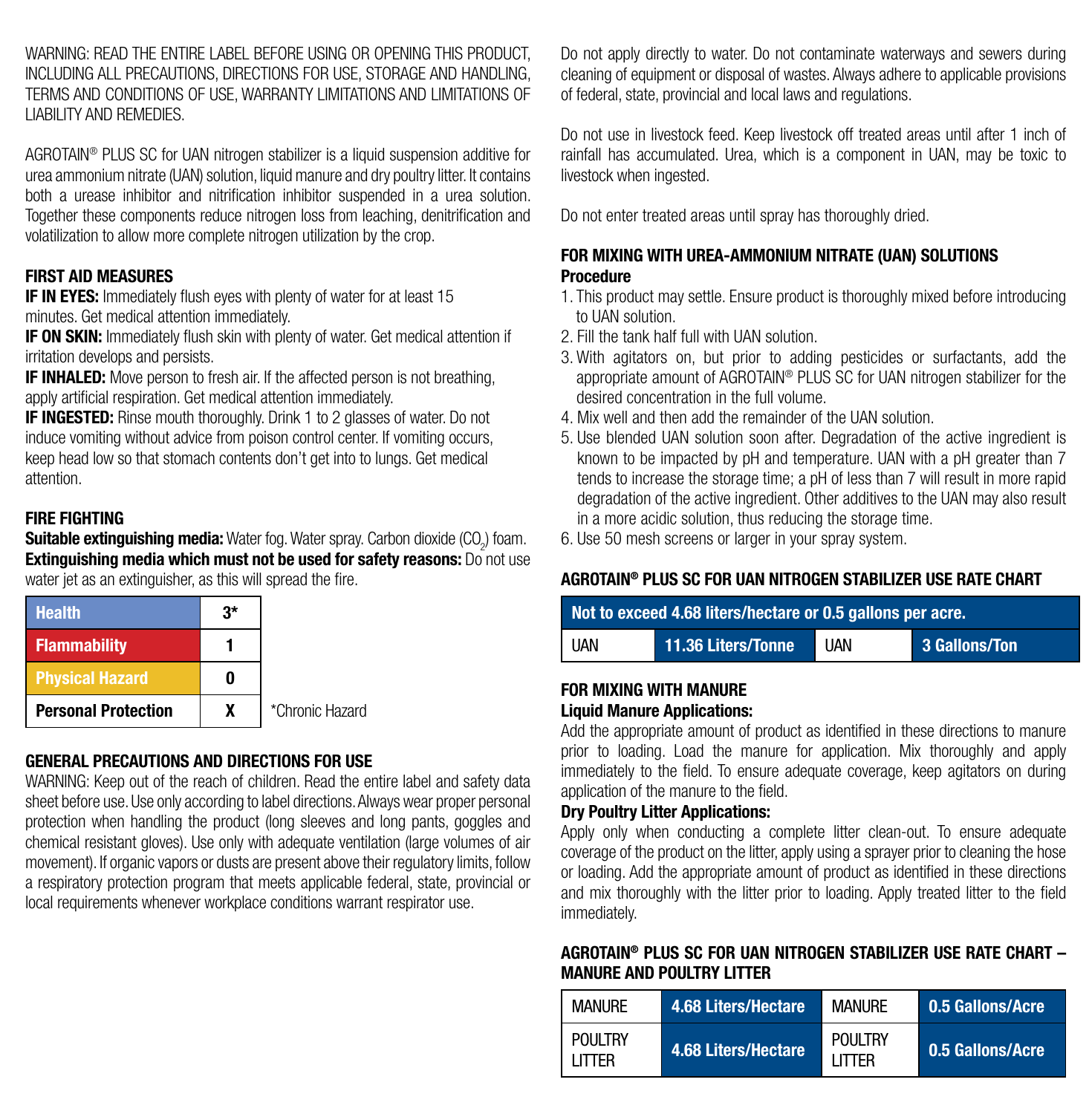#### **COMPATIBILITY**

Once this product is added into the UAN solution, test compatibility with a jar test or similar method before adding other products to the mixture. After a successful test, add other pesticides or surfactants according to the additional product's label.

# HANDLING, STORAGE AND DISPOSAL

**Keep out of reach of children.** Avoid exposure  $-$  use care in handling/storage. Wear appropriate personal protective equipment. Avoid breathing mist/vapors/ spray. Wear eye and face protection. Avoid prolonged exposure. Handle an open container with care. Wash before eating, drinking and/or smoking. Store this product in tightly closed original container in a well-ventilated place and in accordance with local/regional/national/international regulations. Keep away from food, drink and animal foodstuffs. Avoid freezing. Store at temperatures between 4 °C - 38 °C (39 °F - 100 °F). If the product is subjected to temperatures below 4 °C (39 °F) for an extended period of time, it will become more viscous and gel-like. If this occurs, move product to a warm location where the inside temperature of the product can be brought above 14 °C (57 °F). At this point, the product will return to its normal liquid state. Following these procedures, the product may be used normally. No degradation of active ingredient will occur with product that has been frozen. Avoid high temperatures. Long-term storage at temperatures above 38 °C (100 °F) and long-term storage of open containers will cause the product to degrade. As the product degrades, it can release harmful gases. Store below 38 °C (100 °F) and use opened containers within 30 days. Always use oldest stock first. Dispose according to federal, state, provincial and local regulations. Rinse empty containers thoroughly. Cold temperatures, hard water or less than adequate amounts of water in rinsing may result in the formation of crystals. Offer empty containers for (1) recycling, (2) reconditioning or (3) dispose in a landfill or by other procedures approved by relevant authorities.

#### TERMS AND CONDITIONS OF USE

IF YOU ARE UNWILLING OR UNABLE TO BE BOUND BY THE TERMS AND CONDITIONS OF THE LIMITED WARRANTY, WARRANTY LIMITATION AND INHERENT RISKS OF USE/LIMITATION OF LIABILITY/LIMITATION OF REMEDIES, YOU SHOULD NOT USE THE PRODUCT AND SHOULD RETURN IT TO THE SELLER UNUSED, UNALTERTED AND, IF APPLICABLE, IN ITS UNOPENED ORIGINAL PACKAGING, WITH A VALID PROOF OF PURCHASE FOR A REFUND OF THE PURCHASE PRICE. USE, ALTERATION OR OPENING BY THE BUYER OF THIS PRODUCT OR ANY OTHER PERSON CONSTITUTES ACCEPTANCE OF THE TERMS AND CONDITIONS OF THE LIMITED WARRANTY, WARRANTY LIMITATION AND INHERENT RISKS OF USE/ LIMITATION OF LIABILITY/LIMITATION OF REMEDIES.

#### LIMITED WARRANTY

Koch Agronomic Services, LLC's exclusive warranty for this product is that (1) at the time of packaging of this product it conforms to the chemical description on the label, and (2) is reasonably fit for the purposes expressly stated on the label when used in strict accordance with the label directions, subject to the warranty limitation set forth below.

#### WARRANTY LIMITATION

TO THE EXTENT ALLOWED BY APPLICABLE LAW, KOCH AGRONOMIC SERVICES, LLC MAKES NO OTHER EXPRESS OR IMPLIED WARRANTY, INCLUDING ANY WARRANTY OF MERCHANTABILITY OR FITNESS FOR A PARTICULAR PURPOSE. NO OTHER PERSON, INCLUDING ANY DIRECT PURCHASER OF THIS PRODUCT FROM KOCH AGRONOMIC SERVICES, LLC, HAS THE RIGHT TO MAKE OR PASS ON ANY REPRESENTATION OR WARRANTY ON BEHALF OF KOCH AGRONOMIC SERVICES, LLC REGARDING THIS PRODUCT, KOCH AGRONOMIC SERVICES, LLC MAKES NO WARRANTY OR GUARANTEE THAT USE OF THIS PRODUCT WILL YIELD ANY SPECIFIC RESULTS.

#### INHERENT RISKS OF USE/LIMITATION OF LIABILITY/LIMITATION OF REMEDIES

It is impossible to eliminate all risks associated with use of this product. Crop damage or personal injury, lack of performance, or other unintended consequences may result because of such factors as use of product contrary to label directions (including use of the product in conditions noted on the label, such as unfavorable temperatures or soil conditions, etc.), abnormal conditions (including excess rainfall, drought, tornadoes, hurricanes, insect damage, etc.), presence of other materials, the manner of application, prolonged storage, or other factors, all of which are beyond the control of Koch Agronomic Services, LLC. All such risks are expressly assumed by the buyer/user of this product. Individual results from using this product may vary. Koch Agronomic Services, LLC shall not be liable for losses or damages resulting from handling or use of this product.

To the extent allowed by applicable law, Koch Agronomic Services, LLC shall not be liable for consequential, incidental, special or exemplary damages or losses. To the extent allowed by applicable law, the exclusive remedy for all losses or damages resulting from this product or use of this product (including claims based on contract, breach of express or implied warranty, negligence, strict liability, or other legal theories), shall be limited to, at Koch Agronomic Services, LLC's election, one of the following:

- 1. Refund of the purchase price paid by buyer/user for any defective product, or
- 2. Replacement of the amount of defective product used by buyer/user.

No prior dealings between Koch Agronomic Services, LLC and the buyer/user can change this exclusive remedy. The Terms and Conditions of Use, Limited Warranty, Warranty Limitation and Inherent Risks of Use/Limitation of Liability/Limitation of Remedies cannot be varied or waived by any written or verbal statements or agreements. No employee, distributor or agent of Koch Agronomic Services, LLC, or any other seller, buyer or user, is authorized to vary, waive or exceed the Terms and Conditions of Use, Limited Warranty, Warranty Limitation or Inherent Risks of Use/ Limitation of Liability/Limitation of Remedies in any manner.

# KIKOCH

# AGRONOMIC SERVICES

AGROTAIN® and the AGROTAIN logo are trademarks of Koch Agronomic Services, LLC. The Koch logo is a trademark of Koch Industries, Inc. HMIS<sup>®</sup> is a registered trademark of American Coatings Association. ©2017 Koch Agronomic Services, LLC.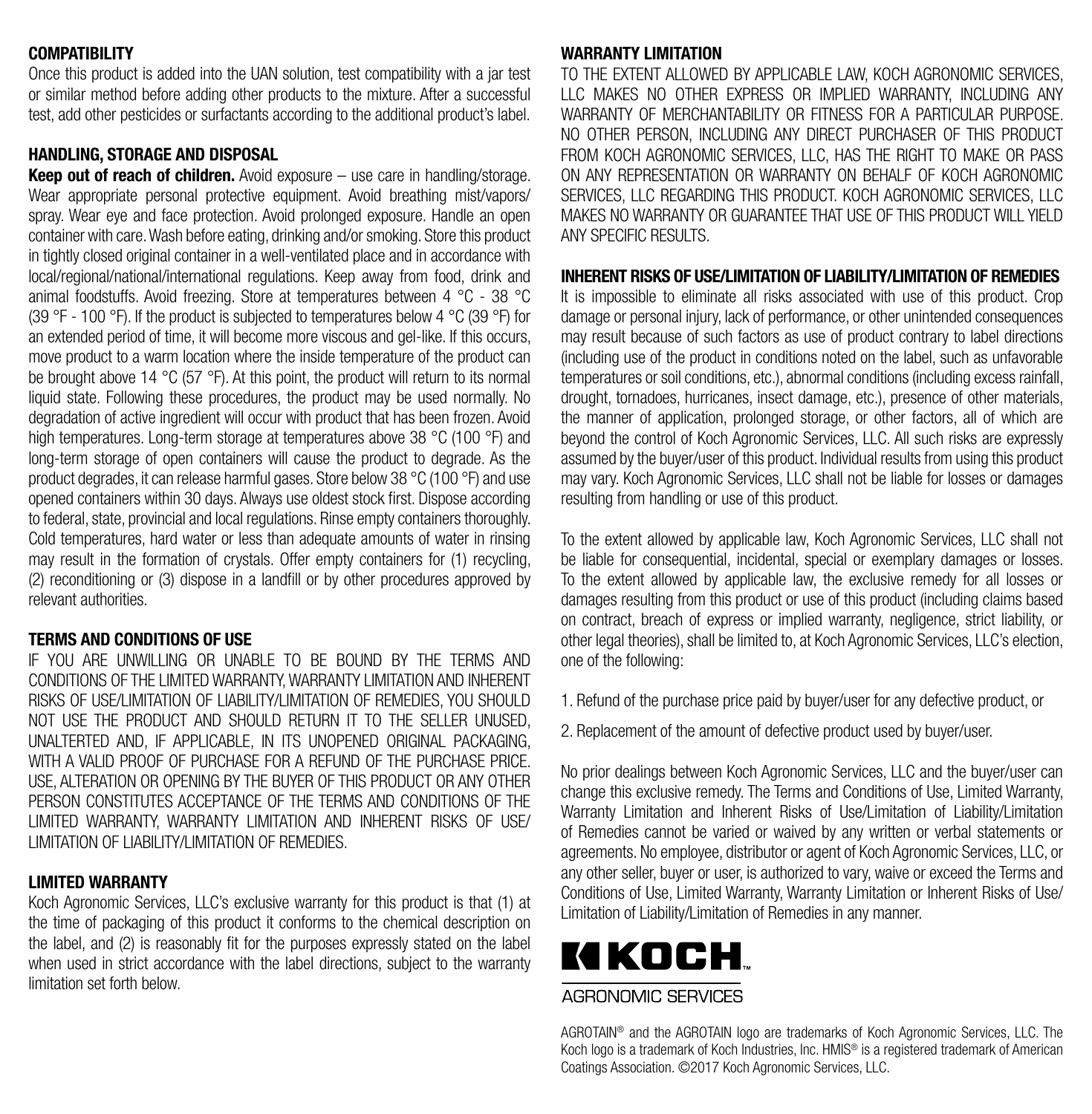AVERTISSEMENT : LISEZ L'ENSEMBLE DE L'ÉTIQUETTE AVANT D'UTILISER OU D'OUVRIR CE PRODUIT, INCLUANT TOUTES LES PRÉCAUTIONS, DIRECTIVES D'UTILISATION, ENTREPOSAGE ET MANIPULATION, LES LIMITES DE LA GARANTIE ET LES LIMITES DE RESPONSABILITÉ, AINSI QUE LES RECOURS.

Le produit AGROTAIN® PLUS SC pour stabilisateur d'azote de nitrate d'ammonium est une suspension liquide additive pour solution d'urée et de nitrate d'ammonium (UAN), de lisier liquide et de litière de volaille sèche. Il contient un inhibiteur d'uréase et un inhibiteur de nitrification en suspension dans une solution d'urée. Ensemble, ces composants réduisent la perte d'azote par lessivage, dénitrification et volatilisation afin de permettre une utilisation plus complète de l'azote dans le cadre des cultures.

# MESURES DE PREMIERS SOINS

EN CAS DE CONTACT AVEC LES YEUX : Rincez immédiatement les yeux à grande eau pendant au moins 15 minutes. Consultez immédiatement un médecin.

EN CAS DE CONTACT AVEC LA PEAU : Rincez immédiatement la peau à grande eau. Consultez un médecin si l'irritation se développe et persiste.

EN CAS D'INHALATION : Déplacez la personne atteinte à l'air frais. Si la personne affectée ne respire pas, recourir à la respiration artificielle.

Consultez immédiatement un médecin.

EN CAS D'INGESTION : Rincez abondamment la bouche. Buvez 1 à 2 verres d'eau. Ne provoquez pas le vomissement sans l'avis d'un centre antipoison.

En cas de vomissements, gardez la tête basse afin que le contenu de l'estomac ne pénètre pas dans les poumons. Sollicitez immédiatement une assistance médicale.

# LUTTE CONTRE L'INCENDIE

Moyens d'extinction appropriés : Brouillard d'eau. Eau pulvérisée. Mousse de dioxyde de carbone (CO<sub>2</sub>).

Moyen d'extinction à ne pas utiliser pour des raisons de sécurité : Ne pas utiliser de jet d'eau comme un extincteur, car cela propagera l'incendie.

| Cotes d'évaluation HMIS <sup>®</sup> |  |  |
|--------------------------------------|--|--|
| <b>Santé</b>                         |  |  |
| <b>Inflammabilité</b>                |  |  |
| <b>Dangers physiques</b>             |  |  |
| <b>Protection personnelle</b>        |  |  |

anger chronique

# PRÉCAUTIONS GÉNÉRALES ET MODE D'EMPLOI

AVERTISSEMENT : Garder hors de la portée des enfants. Lire l'intégralité de l'étiquette et des mesures de sécurité avant d'utiliser. Utiliser uniquement selon les directives de l'étiquette. Portez toujours une protection personnelle adéquate lorsque vous manipulez le produit (manches et pantalon longs, lunettes et gants de protection). Utiliser uniquement avec une ventilation adéquate (grand volume de circulation de l'air). Si des vapeurs ou des poussières organiques sont présentes au-delà de leurs limites réglementaires, suivre un programme de protection respiratoire respectant les normes aux exigences fédérales/d'état, provinciales ou locales lorsque les conditions de travail justifient le port d'un appareil respiratoire.

N'utilisez pas le produit dans l'alimentation du bétail. Maintenez le bétail hors des zones traitées jusqu'à ce qu'1 pouce de précipitations se soit accumulé. L'urée, qui est un composant de l'UAN, peut être toxique pour le bétail lorsqu'elle est ingérée. Ne pénétrez pas dans les zones traitées jusqu'à ce que la pulvérisation ait complètement séché.

Ne pas utiliser sur les produits alimentaires pour le bétail. Garder le bétail hors des endroits traités pour au moins 14 jours ou jusqu'à ce qu'un pouce (2,54 cm) de pluie se soit accumulé. L'urée, qui est un composant de l'UAN, peut être toxique pour le bétail si elle est ingérée.

Ne pas pénétrer dans les zones traitées jusqu'à ce que le produit soit complètement séché.

#### POUR LE MÉLANGE AVEC DES SOLUTIONS DE NITRATE D'AMMONIUM ET D'URÉE (UAN)

- 1. Remplir le réservoir à moitié avec une solution de nitrate d'ammonium et d'urée (UAN).
- 2. Remplissez le réservoir à moitié avec la solution de nitrate d'ammonium.
- 3. À l'aide des agitateurs, avant d'ajouter le moindre pesticide ou agent tensioactif, ajoutez la quantité appropriée d'AGROTAIN® PLUS SC pour stabilisateur d'azote de nitrate d'ammonium afin d'atteindre la concentration souhaitée dans la totalité du volume.
- 4. Mélangez bien et ajoutez le reste de la solution de nitrate d'ammonium.
- 5. Utilisez la solution de nitrate d'ammonium mélangée peu après. La dégradation de la matière active est provoquée par le pH et la température. Le nitrate d'ammonium avec un pH supérieur à 7 a tendance à augmenter le temps de conservation ; un pH inférieur à 7 entraînera une dégradation plus rapide de l'agent actif. D'autres additifs pour le nitrate d'ammonium peuvent également donner lieu à une solution plus acide, réduisant ainsi le temps de conservation.
- 6. Utilisez des tamis à mailles de 50 ou plus grands dans votre système de pulvérisation.

#### TABLEAU DES TAUX D'UTILISATION DU STABILISATEUR D'AZOTE AGROTAIN® PLUS SC POUR UAN

| Ne dépassez pas les 4,68 litres/hectare ou 0,5 gallon/acre. |                    |            |                 |
|-------------------------------------------------------------|--------------------|------------|-----------------|
| <b>UAN</b>                                                  | 11,36 Litres/Tonne | <b>UAN</b> | 3 gallons/Tonne |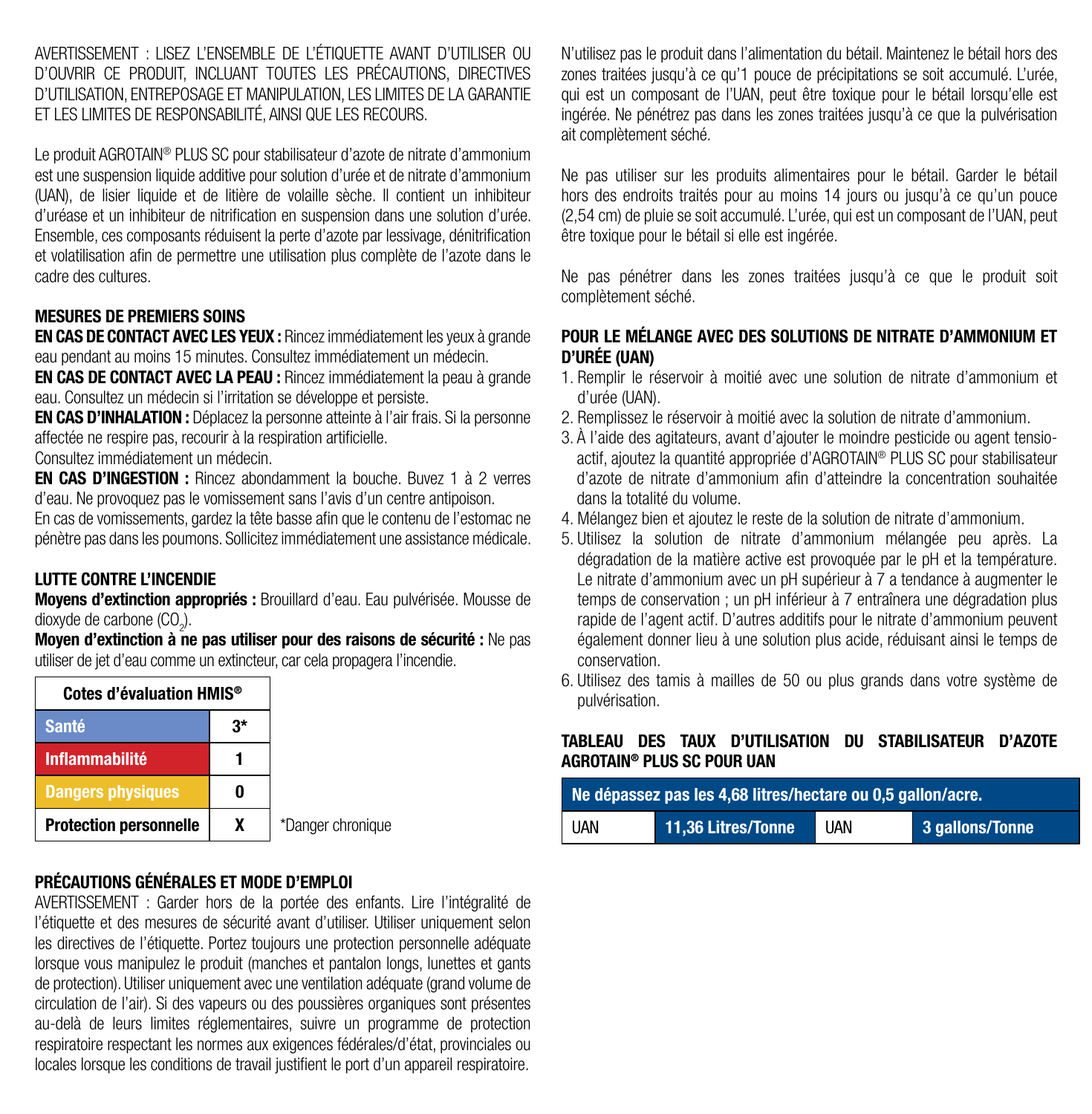# POUR MÉLANGER AU FUMIER Applications de fumier liquide :

Ajoutez la quantité appropriée de produit au fumier tel qu'indiqué dans ces instructions avant le chargement. Chargez le fumier pour procéder à l'application. Mélangez soigneusement et appliquez immédiatement sur le champ. Pour assurer une couverture adéquate, maintenez les agitateurs allumés pendant l'application du fumier sur le champ.

# Applications avec litière sèche de volaille :

Appliquez uniquement lors d'un nettoyage complet de la litière. Afin d'assurer une couverture adéquate du produit sur la litière, appliquez à l'aide d'un pulvérisateur avant le nettoyage du tuyau ou le chargement. Ajoutez la quantité appropriée de produit tel qu'indiqué dans ces instructions et mélangez soigneusement avec la litière avant le chargement. Appliquez immédiatement la litière traitée sur le champ.

#### TABLEAU DE LA FRÉQUENCE D'UTILISATION DE L'AGROTAIN® PLUS SC POUR STABILISATEUR D'AZOTE DE NITRATE D'AMMONIUM ; FUMIER ET LITIÈRE DE VOLAILLE :

| <b>FUMIER</b>          | 4.68 litres/hectare | <b>FUMIER</b>           | 0,5 gallon/acre |
|------------------------|---------------------|-------------------------|-----------------|
| litière de<br>VOLAILLE | 4.68 litres/hectare | I ITIÈRE DE<br>VOLAILLE | 0,5 gallon/acre |

# COMPATIBILITÉ

Une fois que ce produit est ajouté dans la solution de nitrate d'ammonium, testez la compatibilité avec un essai de floculation ou une méthode similaire avant d'ajouter d'autres produits au mélange. Si le test est concluant, ajoutez d'autres pesticides ou agents tensio-actifs selon l'étiquette du produit supplémentaire.

# MANIPULATION, ENTREPOSAGE ET ÉLIMINATION

Gardez hors de la portée des enfants. Éviter l'exposition – faire attention lors de la manipulation et de l'entreposage. Porter un équipement de protection individuelle approprié. Éviter de respirer les fumées/vapeurs/aérosols. Porter des protections pour les yeux et le visage. Éviter l'exposition prolongée. Manipuler et ouvrir le récipient avec soin. Se laver avant de manger, de boire et/ou de fumer. Entreposer le conteneur d'origine hermétiquement fermé dans un endroit bien aéré et conformément aux réglementations locales/régionales/ nationales/internationales. Tenir à l'écart des produits alimentaires, des boissons et des denrées alimentaires animales. Éviter le gel. Conservez à une température comprise entre 4 °C - 38 °C (39 °F - 100 °F). Si le produit est soumis à des températures inférieures à 4 °C (39 °F) pendant une période prolongée, il deviendra plus visqueux. Si cela se produit, déplacer le produit à un endroit chaud où la température intérieure du produit peut être amenée au-dessus de 14 °C (57 °F). À ce stade, le produit sera de retour à son état liquide normal. Après ces procédures, le produit peut être utilisé normalement.Aucune dégradation de l'ingrédient actif ne se produira avec le produit qui a été congelé. Éviter les températures élevées. L'entreposage de longue durée à des températures supérieures à 38 °C (100 °F) et l'entreposage de longue durée des contenants ouverts provoqueront la dégradation du produit. Pendant la dégradation, le produit peut libérer des gaz nocifs. Conserver en dessous de 38 °C (100 °F) et utiliser les conteneurs entamés dans les 30 jours. Toujours utiliser les produits les plus vieux en premier.

Les éliminer conformément aux règlements fédéraux, provinciaux et locaux. Rincer soigneusement les conteneurs vides. Les températures froides, l'eau dure ou des quantités moins qu'adéquates d'eau lors du rinçage peuvent entraîner la formation de cristaux. Offrir les conteneurs vides pour (1) le recyclage, (2) la remise en état, ou (3) les éliminer dans un site d'enfouissement ou par d'autres procédures approuvées par les autorités compétentes.

#### TERMES ET CONDITIONS D'UTILISATION

SI VOUS NE SOUHAITEZ PAS OU ÊTES DANS L'INCAPACITÉ D'ÊTRE LIÉ PAR LES TERMES ET CONDITIONS DE LA GARANTIE LIMITÉE, LA LIMITATION DE GARANTIE ET LES RISQUES INHÉRENTS À L'UTILISATION/LA LIMITATION DE RESPONSABILITÉ/LA LIMITATION DES RECOURS, VOUS NE DEVEZ PAS UTILISER LE PRODUIT ET DEVEZ LE RETOURNER AU VENDEUR NON UTILISÉ, NON ALTÉRÉ ET, SI APPLICABLE, DANS SON CONDITIONNEMENT D'ORIGINE NON OUVERT, AVEC UNE PREUVE D'ACHAT VALIDE, POUR OBTENIR LE REMBOURSEMENT DU PRIX D'ACHAT. L'UTILISATION, L'ALTÉRATION OU L'OUVERTURE DE CE PRODUIT PAR L'ACHETEUR OU TOUTE AUTRE PERSONNE CONSTITUE UNE ACCEPTATION DES TERMES ET CONDITIONS DE LA GARANTIE LIMITÉE, DE LA LIMITATION DE GARANTIE ET DES RISQUES INHÉRENTS À L'UTILISATION/LA LIMITATION DE RESPONSABILITÉ/LA LIMITATION DES RECOURS.

#### GARANTIE LIMITÉE

La garantie exclusive de Koch Agronomic Services, LLC pour ce produit est la suivante; (1) il sera conforme à la description chimique sur l'étiquette et (2) il sera raisonnablement adapté à l'objectif déclaré dans les directives figurant sur l'étiquette lorsqu'il est utilisé en stricte conformité avec les directives expresses de celle-ci, sous réserve de la limitation de la garantie énoncée par les présentes.

# LIMITATION DE GARANTIE

DANS LA LIMITE PERMISE PAR LA LOI APPLICABLE, KOCH AGRONOMIC SERVICES, LLC N'OFFRE AUCUNE AUTRE GARANTIE, EXPLICITE OU IMPLICITE. INCLUANT TOUTE GARANTIE DE QUALITÉ MARCHANDE OU ADÉQUATION D'UTILISATION DU PRODUIT DANS UN BUT PRÉCIS. AUCUNE AUTRE PERSONNE, INCLUANT CELLES QUI ACHÈTENT LE PRODUIT DIRECTEMENT DE KOCH AGRONOMIC SERVICES, LLC, N'A LE DROIT DE FAIRE OU DONNER AUCUNE AFFIRMATION OU GARANTIE CONCERNANT CE PRODUIT AU NOM DE KOCH AGRONOMIC SERVICES LLC. KOCH AGRONOMIC SERVICES LLC NE GARANTIT AUCUNEMENT QUE L'UTILISATION DE CE PRODUIT DONNERA DES RÉSULTATS SPÉCIFIQUES.

# LES RISQUES INHÉRENTS À L'UTILISATION/LA LIMITATION DE RESPONSABILITÉ/LA LIMITATION DES RECOURS

Il est impossible d'éliminer tous les risques associés à l'utilisation de ce produit. Les dommages aux cultures ou les blessures personnelles, le manque de performance, ou les autres conséquences non intentionnelles peuvent résulter de